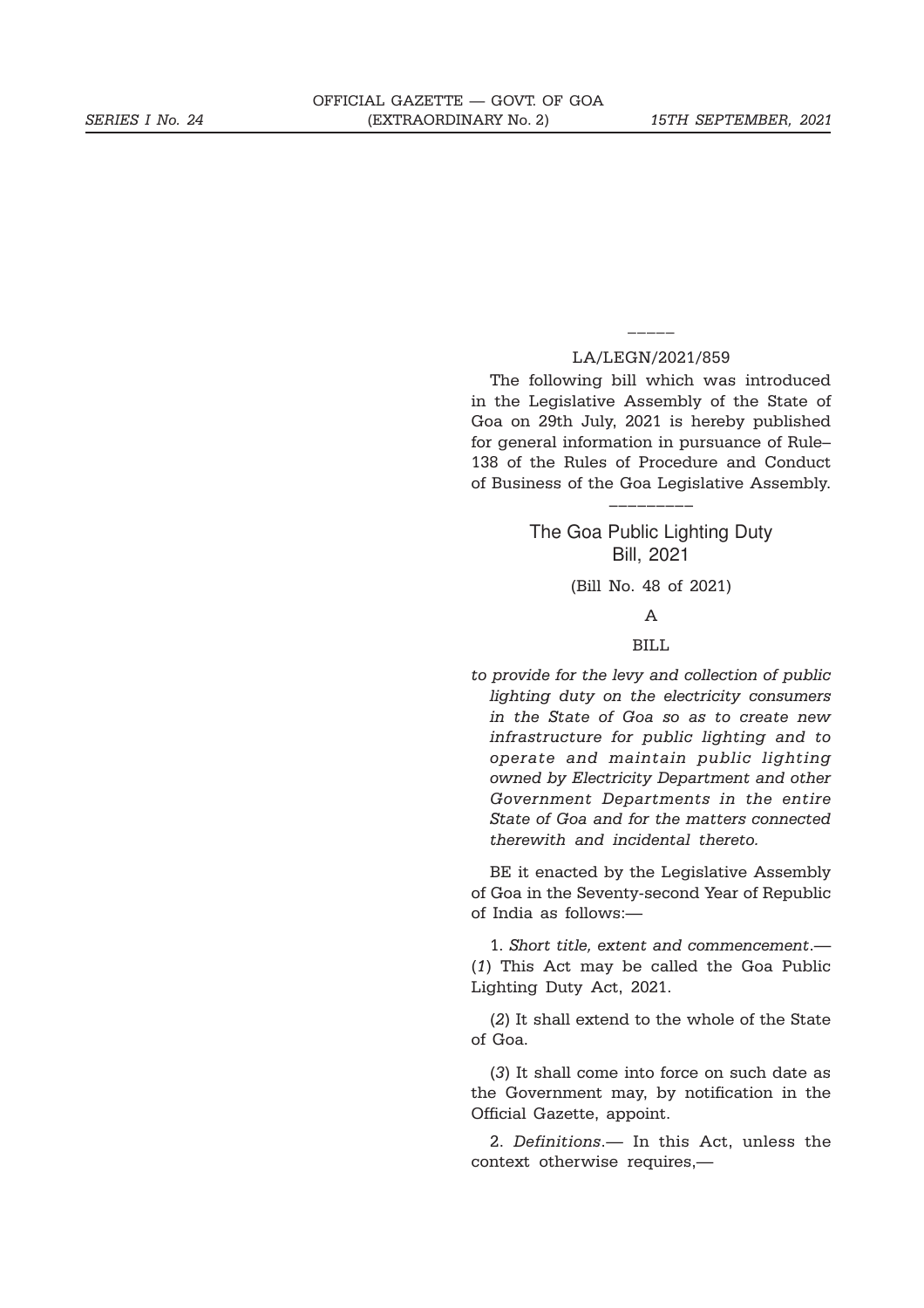(*a*) "Consumer" means the owner or occupier of the premises which is for the time being connected for supply of energy with the distribution system in the State of Goa;

(*b*) "Department" means the Electricity Department Goa of the Government;

(*c*) "duty" means public lighting duty;

(*d*) "energy" means electrical energy when generated, transmitted, supplied or used for any purpose except the transmission of a message;

(*e*) "Government" means the Government of Goa;

(*f*) "notification" means a notification published in the Official Gazette of the Government;

(*g*) "Official Gazette" means the Official Gazette of the Government;

(*h*) "prescribed" means prescribed by rules made under this Act;

(*i*) "public lighting" means illumination of streets and public places except facade illumination;

(*j*) "tariff order" means the order issued by the Joint Electricity Regulatory Commission for a particular year;

3. *Duty on units of energy consumed*.— (*1*) There shall be levied and collected a duty at such rate as may be notified by the Government by notification in the Official Gazette:

Provided that no duty shall be leviable on the units of energy consumed by the Government (save in respect of premises used for residential purposes).

(*2*) The duty levied under this section shall be in addition to taxes, duties and cess levied under any other law for the time being in force.

4. *Payment of duty*.— (*1*) Every consumer shall pay the duty to the Government at such time and in such manner as may be prescribed.

(*2*) Where any person fails or neglects to pay the duty, at the time and in the manner as prescribed, the Department may, without prejudice to its right to recover the amount under section 6, deduct such amount of duty from the amount, if any, deposited by the consumer with the Department and if such amount cannot be realized then, after giving not less than fifteen clear days' notice in writing to such person, cut off the supply of energy to such person; and the Department may, for that purpose, exercise the powers conferred on a licensee by sub-section (*1*) of section 56 of the Electricity Act, 2003 (Central Act 36 of 2003), for recovery of duty from such person.

5. *Crediting proceeds of duty*.— The proceeds of the duty collected under section 3 of this Act shall be credited to the Government treasury and shall be utilised by the Department to create infrastructure for, and maintain, public lighting and to settle the bills towards the energy consumed for the public lighting, in the State of Goa.

6. *Recoveries*.— Any sum due on account of duty, if not paid at the time and in the manner prescribed, shall be deemed to be in arrears, and thereupon, interest on such sum shall be payable at such rate as notified in the tarrif order till such sum is paid; and the sum together with any interest thereon, shall be recoverable either through a civil court or as arrears of land revenue.

7. *Vesting of existing public lighting infrastructure in the Department*.— On and from the date of commencement of this Act the existing public lighting infrastructure in the State of Goa shall be under the control of the Department and all other Government Departments and Government corporations and urban and rural local bodies, etc. shall hand over its maintenance to the Department within a period of one month from the date of such commencement.

8. *Inspecting Officer*.— (*1*) Any Officer of the Department not below the rank of an Assistant Engineer as notified by the Government by notification in the Official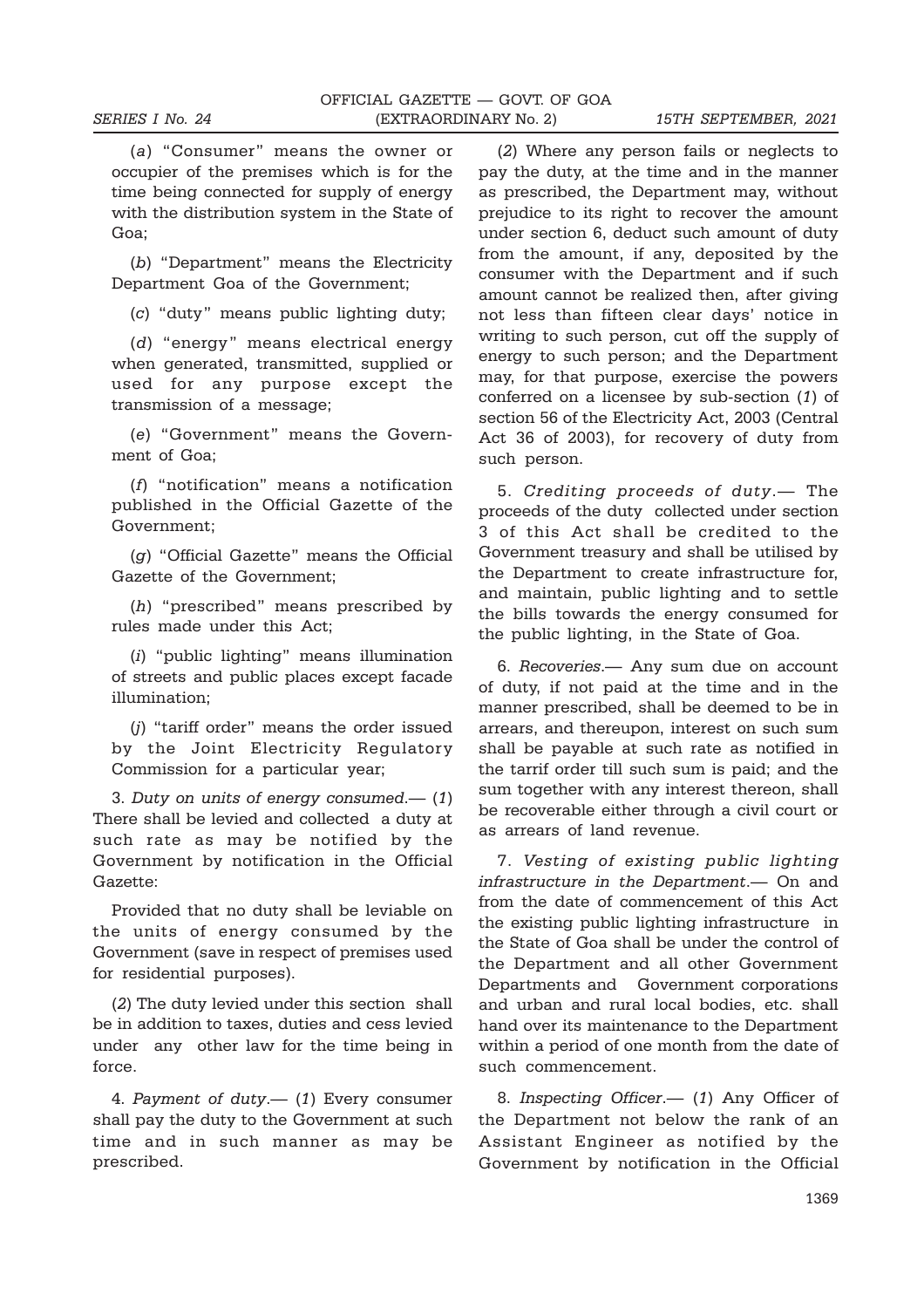Gazette shall be Inspecting Officer for the purposes of this Act.

(*2*) Every such Inspecting Officer shall be deemed to be a public servant within the meaning of section 21 of the Indian Penal Code (Central Act 45 of 1860).

9. *Power to make Rules*.— The Government may, by notification in the Official Gazette, make rules to carry out the provisions of this Act.

10. *Other Laws not affected*.— The provisions of this Act are in addition to and not in derogation of the provisions of any other law for the time being in force.

11. *Power to remove of difficulties*.— (*1*) If any difficulty arises in giving effect to any provisions of this Act, the Government may, by order published in the Official Gazette, make such provisions not inconsistent with the provisions of this Act or the rules made thereunder, as may be necessary or expedient for the purpose of removing the said difficulty:

Provided that no such order shall be made after the expiry of a period of two years from the date of commencement of this Act.

(*2*) Every order made under this section shall be laid, as soon as may be, after it is made, before the State Legislature.

12. *Amendment of certain Acts.*— Save as otherwise provided in this Act, on and from the date of commencement of this Act—

(*i*) in the Goa Panchayat Raj Act, 1994 (Goa Act 14 of 1994); in section 153, in subsection (*3*), clause (*i*) shall be omitted;

(*ii*) in the Goa Municipalities Act, 1968 (Act 7 of 1969), in section 101, in subsection (*2*), clause (*c*) shall be omitted.

Statement of Objects and Reason

The Panchayats and Municipality bodies were maintaining the public street lights in their respective Jurisdiction. From 1985 Electricity Department took over the maintenance of streetlights in entire state of Goa as the local bodies could not maintain and upkeep the streetlights.

As per Electricity Supply Code 2018, local bodies Village Panchayat, Municipalities, etc. have to bear full cost of arranging power supply to Public streetlights and install Electric Network and operate, maintain and replace streetlight fitting and Department may carry out maintenance/replacement of fixtures on payment basis and therefore the entire service is chargeable. Any expenditure incurred by Electricity Department Goa (EDG) on streetlights including extension of network and electricity bills is not allowed by Regulatory Commission to be recovered through tariff.

At present the energy bill and maintenance in Panchayat and Municipality areas are paid by Electricity Department through budget allocation. Most of local bodies are not in position to bear full cost of extension of streetlight and maintenance of public lights through their fund, thereby public suffers at large.

Various Government Departments have installed Public Streetlight as part of their projects through their own fund but no maintenance is undertaken due to lack of funds, non-functioning of the same reflects on Electricity Department, and Public is put to hardship since the streetlights are not functional.

To overcome the above issue and with aim to streamline public streetlights, the bill for 'Goa Public Lighting Duty Act, 2021' has been proposed.

This Bill seeks to achieve the following objectives—

To levy Public Lighting Duty on energy consumed as per the rates notified by the Government for—

i. To erect public infrastructure for public lighting and install streetlights.

ii. To operate and maintain and upkeep all existing streetlights provided to illuminate streets and public places in Municipality and Panchayat areas in entire Goa.